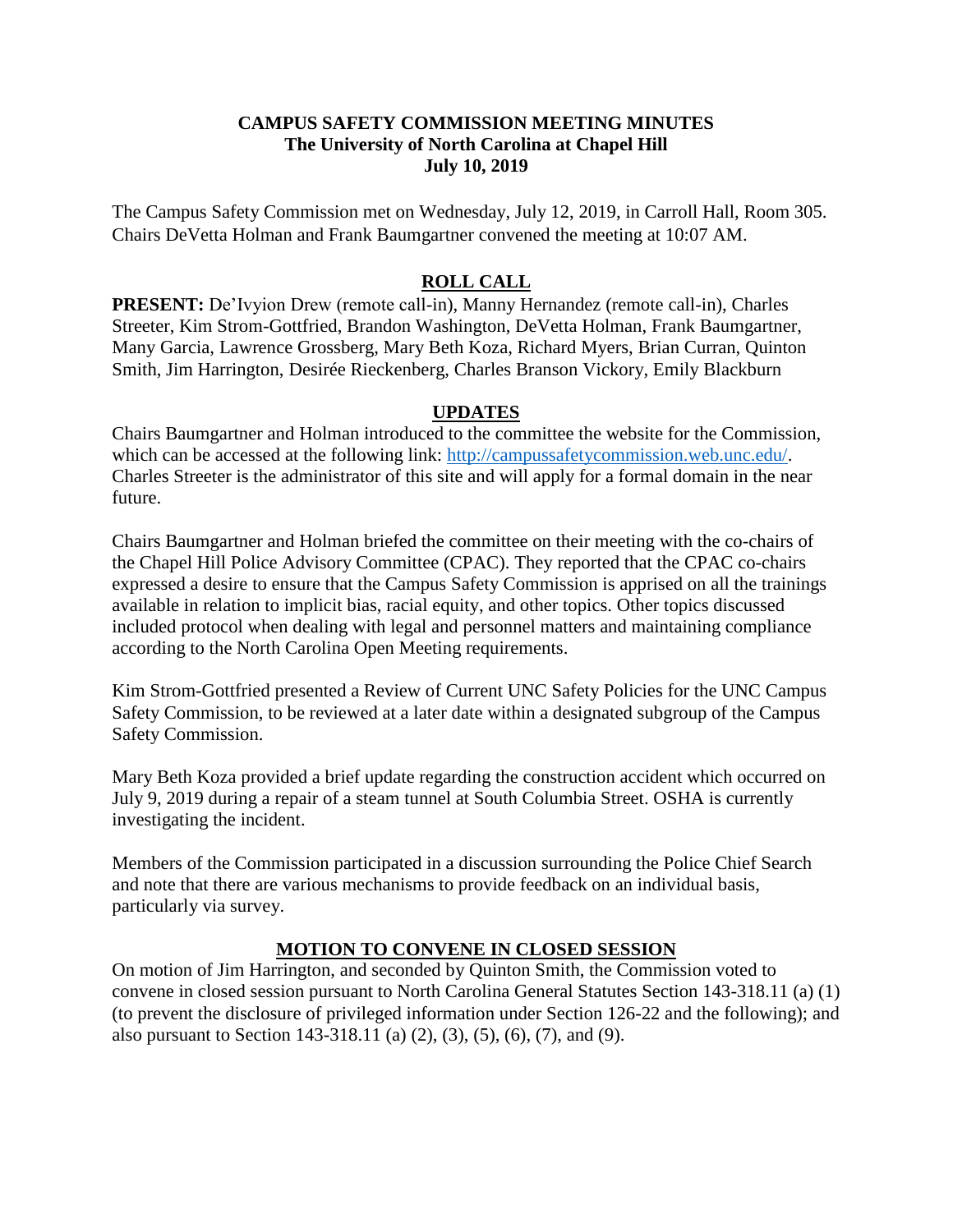### **RECONVENE MEETING IN OPEN SESSION**

Chair Baumgartner made a motion to return to open session. Brian Curran seconded, and it passed.

# **DISCUSSION OF THE UNC CHIEF OF POLICE SEARCH**

Chair Baumgartner stated that the Campus Safety Commission will take no formal position on the search for the UNC Chief of Police because the Commission did not participate collectively. Instead, Commission members are encouraged to provide feedback on an individual basis via surveys that we remain open through Wednesday July 10, 2019.

The Commission participated in a discussion regarding desired qualifications for the UNC Chief of Police. Proposed qualifications included:

- Ability to engage well with the community by being a cross-communicator that speaks clearly to all groups, including the media
- Ability to understand the gravity of the position, while accepting the need to support officers when their actions are justified and disciplining them when they are not justified
- Ability to set the tone and culture for the Chapel Hill Police Department to ensure that the desired values radiate down throughout the entire department
- Ability to demonstrate a continued commitment to equitable policing practices, including the confrontation of biases in the context of a predominately white community with a marginalized community

# **CALENDAR FOR ACADEMIC YEAR 2019-2020**

The following schedule was introduced to and reviewed by members of the Commission for the 2019-2020 Academic Year:

| August 14, 2019 at 10 AM   | February 5, 2020 at 10 AM |
|----------------------------|---------------------------|
| September 4, 2019 at 10 AM | March 4, 2020 at 10 AM    |
| October 2, 2019 at 10 AM   | April 1, 2020 at 10 AM    |
| November 6, 2019 at 10 AM  | May 6, 2020 at 10 AM      |
| December 4, 2019 at 10 AM  | June 3, 2020 at 10 AM     |
| January 15, 2020 at 10 AM  |                           |

### **DISCUSSION OF CHARGE**

The Commission participated in a discussion regarding the charge of the Campus Safety Commission, issued by Interim Chancellor Guskiewicz at the Commission's inaugural meeting on May 1, 2019.

Members expressed the need to establish clarity surrounding the following line in the duties portion of the document: "To receive complaints from the campus community regarding campus safety". In regards to this duty, members specifically desired greater parameters about what complaints are received by the Commission and how these complaints will be treated. Additionally, Kim Strom-Gottfried pointed out the existence of a reporting line within the Office of Ethics and Integrity. As such, there is a need to define the difference between this entity and